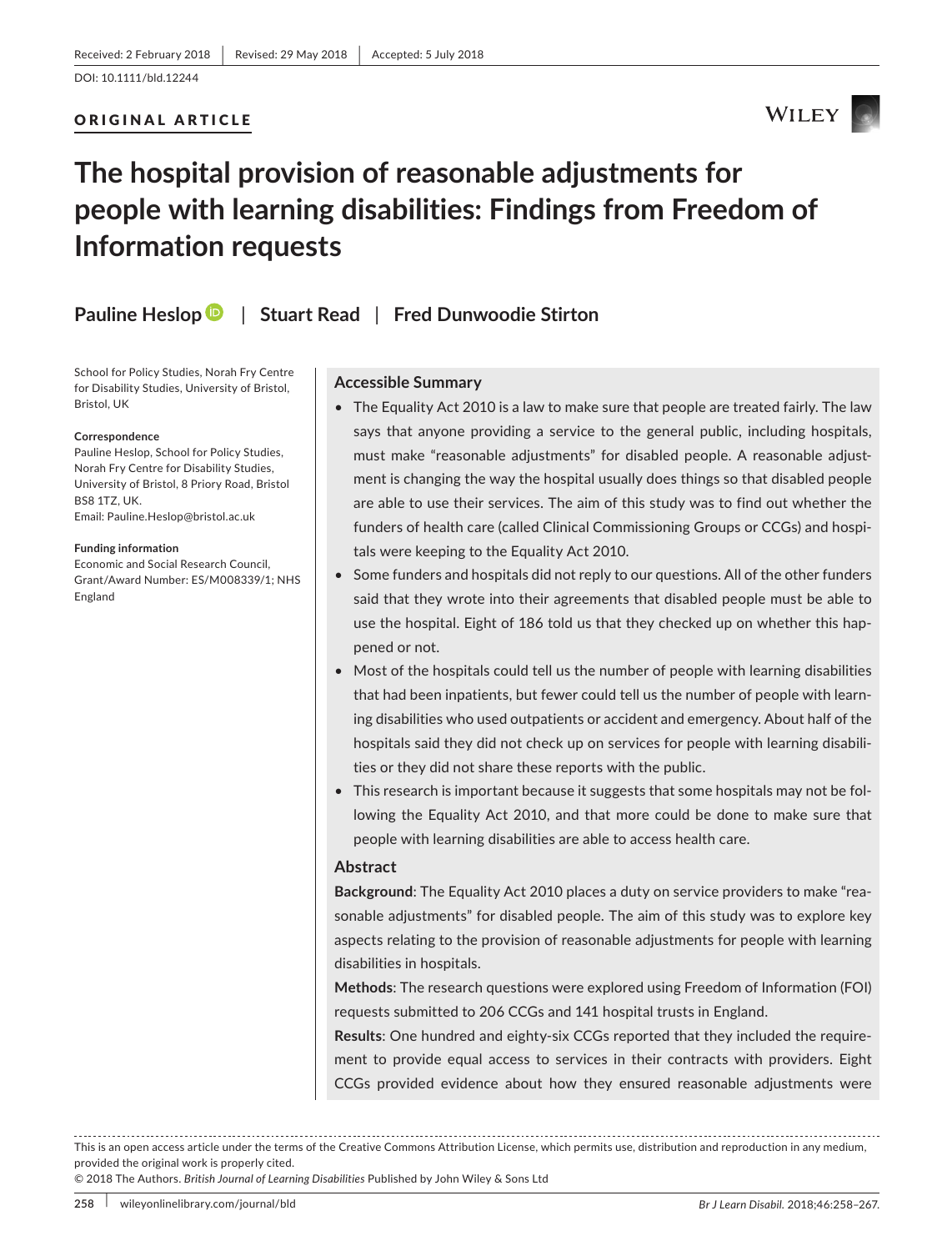provided. One hundred and twelve of 132 responding hospital trusts provided information about the number of inpatients with learning disabilities; eighty-three of 132 provided data about outpatients and 88 of 132 provided data about A&E. Sixty-four of 125 responding trusts explicitly stated that they did not undertake audits of learning disability services or did not make any such reports publicly accessible. **Conclusions**: The findings contribute to concern about the gap between legislation and guidance, and its practical application "on the ground." If CCGs are not assessing contractual compliance to provide equitable access to services for people with learn-

ing disabilities, and trusts are not aware of the number of people with learning disabilities using their services, or their access requirements, this raises concerns about their compliance with the Equality Act 2010.

### **1** | **INTRODUCTION**

Disabled people $^1$  in general, and people with learning disabilities in particular, experience many barriers to accessing necessary health care (Alborz, McNally, & Glendinning, 2005; Ali et al., 2013; Dinsmore, 2012; Disability Rights Commission, 2006; Michael, 2008; Sakellariou & Rotarou, 2017; Tuffrey-Wijne et al., 2013, 2014). Sakellariou and Rotarou (2017) summarise key barriers in relation to communication difficulties, lack of health promotion and screening, and inadequate knowledge of doctors about the health needs of people with learning disabilities. They reported that in hospitals, concerns have been identified about the denial of basic needs such as lack of support during meal times or toileting, problems in the administration of medication and inadequate discharge arrangements. Barriers relating to delays in the diagnosis and treatment of illness have been identified as a contributory factor to premature deaths in this population group (Heslop et al., 2013, 2014; Mencap, 2007).

In England, there is a range of legislation, policy and guidance that has a role in ensuring that access to health care is available for people with learning disabilities. Primarily, the Equality Act 2010 enshrines a duty for service providers to make "reasonable adjustments" to ensure that disabled people are not denied access to the same services, as far as this is possible, as someone who is not disabled. There are three key aspects that are covered by the duty to provide reasonable adjustments for disabled people:

- Changing a practice, policy or procedure that makes it more difficult for disabled people to access or use services.
- Changing a physical feature to remove, change or provide a reasonable way of avoiding barriers such as steps, doors, toilets or signage.

• Providing extra aids or services where it would help disabled people, such as using British Sign Language interpreters, or providing information in an alternative format (Equality Act 2010, S20).

In addition, the Health and Social Care Act 2012 places the legal obligation on NHS England, and Clinical Commissioning Groups (CCGs), to reduce inequalities in access to health and health outcomes (Health and Social Care Act 2012, S13G, S14T). NHS England is required to assess its own compliance to the Act, and that of CCGs, and to publish an annual report which assesses how effectively both it and CCGs have discharged their duties (NHS England, 2017).

In addition, the independent regulator of health and social care services in England, the Care Quality Commission (CQC), monitors and inspects NHS and independent hospitals, to make sure they meet fundamental standards of quality and safety. One of the key lines of enquiry for the CQC is whether the service is responsive to people's needs, and this includes assessing whether reasonable adjustments, as defined and required by legislation, are made so that disabled people can access and use services on an equal basis to others (Care Quality Commission, 2017). In their analysis of CQC inspection reports for 30 acute NHS trusts published in 2016, Baines and Hatton (2018) concluded that most reports routinely contained some information about how well hospitals were working for people with learning disabilities and that most of these comments were positive. They found that in general, the proportion of negative comments increased as the CQC rating for how well the trust was performing became less positive, but the depth of information in reports varied across trusts.

The main questions the CQC has asked in its inspections since 2016 were designed to reflect the six criteria set by Monitor<sup>2</sup> prior to its incorporation into NHS Improvement $^3$  in 2016, about the

 $^{4}$ In the United Kingdom, according to the social model of disability, "disability" is not a description of a personal characteristic. A disabled person is not a "person with a disability" as the person does not own the disability. The term "disabled person" is used in this manuscript in line with the Disability Rights Movement which recognises disability as social oppression—something external to the person. Significantly, this terminology also acknowledges something that can be changed.

<sup>&</sup>lt;sup>2</sup>Monitor was the sector regulator for health services in England from 2004 until its incorporation into NHS Improvement in 2016.

<sup>&</sup>lt;sup>3</sup>NHS Improvement supports foundation trusts and NHS trusts to provide consistently safe, high quality, compassionate care to patients, within local health systems that are financially sustainable.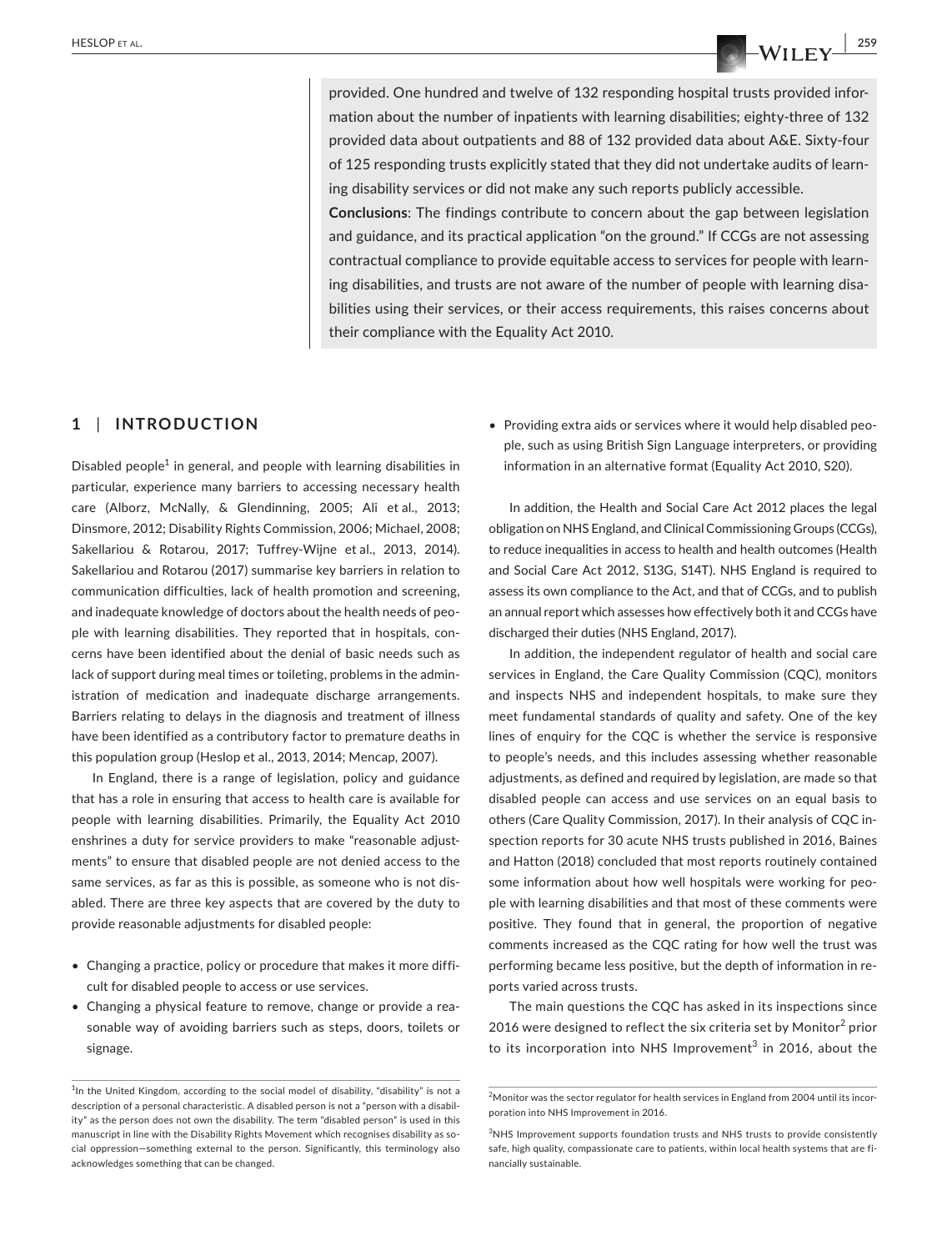**260 |**  HESLOP et al.

extent to which health services met the health needs of people with learning disabilities (Tables 1 and 2). Of the former Monitor criteria, two were particularly pertinent to the provision of reasonable adjustments: Whether the trust could identify and flag patients with learning disabilities and ensure reasonably adjusted care, and whether the trust had protocols in place to audit its practices for patients with learning disabilities and to demonstrate the findings in routine public reports.

In December 2014, whilst the Monitor criteria were still operational, Mr. Tom Clarke Labour Party MP, asked a question in Parliament about the compliance of NHS foundation trusts to the criteria relating to meeting the health needs of people with learning disabilities. The response provided by the Parliamentary Under-Secretary for the Department of Health was that all NHS foundation trusts reported full compliance with the six Monitor criteria (UK Parliament, 2015). More recent data published in the findings of the 2015 Joint Health and Social Care Self-Assessment Framework (Public Health England, 2015) suggested that local areas were rather less confident: 49% (*n* = 74) of localities completing the assessment rated themselves as "green" indicating full compliance; 38% (*n* = 57) rated themselves as "amber" and 5% (*n* = 8) as "red." A further 9% (*n* = 13) provided no response to the question.

Other than this self-reported confirmation, there has been little research or investigative evidence that has confirmed this compliance with the Monitor criteria up to 2016, or the CQC questioning from 2016 onwards. Glover, Fox, and Hatton (2016) reported findings from a survey of Learning Disability Partnership Boards<sup>4</sup> in England who were asked to report the numbers of hospital admissions, outpatient, and accident and emergency (A&E) attendances involving people with learning disabilities during the previous year at the hospitals serving their local areas. The rationale for the question was to determine whether hospitals were identifying people with learning disabilities, as a precursor to making appropriate reasonable adjustments. Glover et al. (2016) reported that 41% of Partnership Boards did not provide usable data for inpatient care, 55% for outpatients and 55% for A&E attendances. An additional 30% of Partnership Boards supplied some data, but the authors reported that these were either incomplete or evidently inaccurate. They concluded that approximately a half of healthcare commissioners may not be actively monitoring the extent to which hospitals identified and made reasonable adjustments for people with learning disabilities.

Hatton, Roberts, and Baines (2011) conducted a national survey of NHS trusts in Autumn 2010 to map the extent and nature of reasonable adjustments they were making for people with learning disabilities in England. Data from the 119 trusts that responded to the survey indicated that "only a minority of responding trusts could provide us with specific information about people with learning

TABLE 1 Monitor criteria for access to services for people with learning disabilities, until 2016

- Does the trust have a mechanism to identify and flag patients with learning disabilities and protocols that ensure pathways of care are reasonably adjusted to meet the health needs of these patients?
- Does the trust provide readily available and comprehensible information to patients with learning disabilities about the following criteria: treatment options; complaints procedures; appointments?
- Does the trust have protocols to provide suitable support for family carers who support patients with learning disabilities?
- Does the trust have protocols to routinely include training on providing healthcare to patients with learning disabilities for all staff?
- Does the trust have protocols to encourage representation of people with learning disabilities and their family carers?
- Does the trust have protocols to regularly audit its practices for patients with learning disabilities and to demonstrate the findings in routine public reports?

*Note*. Monitor (2015).

TABLE 2 Questions CQC inspectors are asked to cover on inspections since 2016

- Whether the hospital knows who the people in the hospital with learning disabilities are
- What reasonable adjustments they can and do make for people with learning disabilities
- Whether they have a specialist nurse for learning disabilities
- Whether they audit the care given to patients with learning disabilities

*Note*. Department of Health (2014). p. 4

disabilities using the trust, for example in terms of the number of patients with learning disabilities who had used the trust's services" (p. 8).

#### **1.1** | **Research questions**

The aim of this study was to explore key aspects relating to the provision of reasonable adjustments for people with learning disabilities, specifically the contract requirements on providers, and the extent to which hospitals identify and make reasonable adjustments for people with learning disabilities. Our specific research questions were as follows:

- **1.** To what extent do CCGs refer to the provision of reasonable adjustments for patients with learning disabilities in their contracts with providers?
- **2.** What proportion of hospital trusts can provide data about the numbers of patients with learning disabilities attending inpatient, outpatient or A&E departments?
- **3.** What proportion of hospital trusts provides publicly accessible reports about audits of its practices for patients with learning disabilities?

 $^4$ Learning Disability Partnership Boards are multiagency fora, also including people with learning disabilities and their families. They act as a catalyst for interagency working to improve the quality of life and promote choices and control for people with learning disabilities.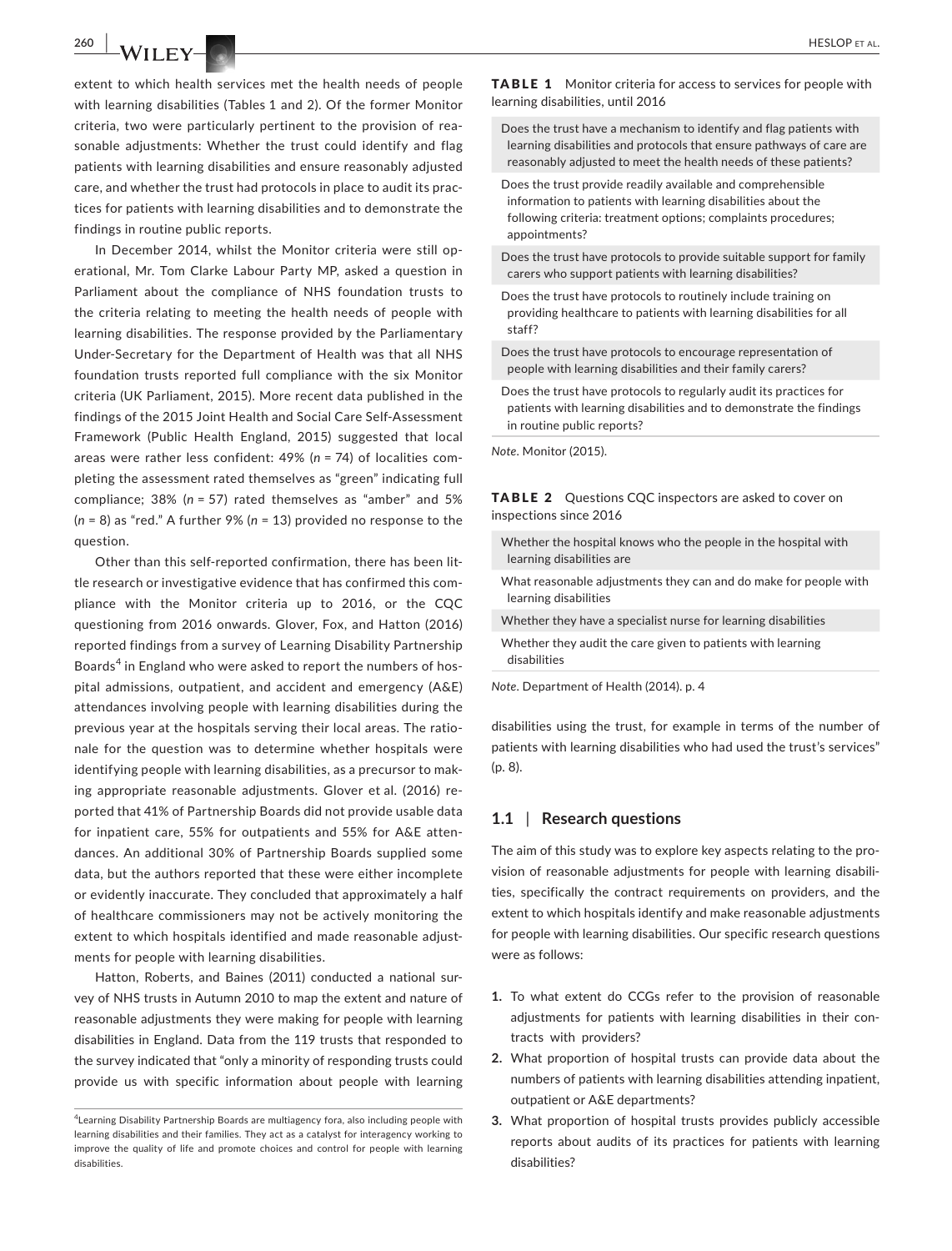## **2** | **METHODS**

The research questions were explored using Freedom of Information (FOI) requests submitted in 2016.

The Freedom of Information Act 2000 created a general "right of access" to information held by public authorities. Under the Act, any person making a request for information to a public authority is entitled to be informed in writing by the public authority whether it holds the information requested, and if that is the case, to have that information communicated to them within 20 working days (Freedom of Information Act, S1). The Act recognises that some kinds of information may be withheld, such as if its release would prejudice national security, damage commercial interests or if the public interest in withholding the information outweighs the public interest in releasing it. In addition, public authorities are not obliged to report data if the cost would exceed £450 (known as a Section 12 exemption), or if they consider the information requested is already reasonably accessible to the applicant by other means (Section 21 exemption). If the authority decides that the information cannot be released, it must inform the person requesting the information, and explain why.

#### **2.1** | **FOI request to clinical commissioning groups**

In February 2016, we sent a FOI request to all 206 CCGs in England in existence at the time of the request. The FOI request asked a single question:

> What is the exact wording contained in your contracts with providers to ensure the provision of reasonable adjustments for people with learning disabilities is embedded in practice?

To support this question, we outlined the legal basis for the provision of reasonable adjustments that is included in the UK Equality Act 2010 and provided clarification about the term "learning disabilities," employing that described in "Valuing People," the Learning Disability White Paper (Department of Health, 2001).

#### **2.2** | **FOI request to hospital trusts**

In February 2016, we also sent a FOI request to all 89 NHS foundation trusts and 52 NHS trusts (Figure 1) in England that met two inclusion criteria: First, the trust had to provide inpatient, outpatient and A&E services; the second related to the size of the trust—the total inpatient admissions, and attendances at outpatients and A&E had to exceed 1/1,000 of the total England rate for each service.

Trusts were asked two questions as part of the FOI request. First, we requested the total number of people who were admitted to, or attended, their inpatient, outpatient and A&E departments in the 2014–15 administrative year, and the total number of patients with learning disabilities accessing each of these services. Second, we requested that the trust provides us with information about how to locate publicly accessible reports documenting the findings of audits into the provision of services for people with learning disabilities.

For both FOI questions to trusts, we made an overt reference to the respective Monitor criteria in operation at the time (i.e., Monitor 2015: criterion 1 and 6, p. 57). Although the Monitor criteria were specific to NHS foundation trusts at that time, we reasoned that the questions were also relevant in assessing the CQC key line of enquiry about responsiveness of services (Care Quality Commission, 2017). These criteria were that trusts should be able to identify patients with learning disabilities, and audit the provision of care to them.

Nonresponding CCGs and trusts were followed up by the research team. If they did not respond to a second request, no further action was taken.

#### **3** | **RESULTS**

#### **3.1** | **FOI request to clinical commissioning groups**

Responses were received from 186 (90%) CCGs. Twenty CCGs (10%) did not respond to the request, despite a reminder being sent. These CCGs have been excluded from the following analyses.

NHS foundation trusts were introduced by the Health and Social Care (Community Health and Standards) Act 2003. They differ from mainstream NHS trusts in a number of ways:

- They have greater freedom to decide how to meet local health obligations
- They are intended to be more directly accountable to local people
- They are authorised and regulated by a separate Independent Regulator of NHS Foundation Trusts - Monitor - which was established in January 2004.

In all other respects, NHS foundation trusts have the same responsibilities as NHS trusts.

FIGURE 1 NHS foundation trusts, and NHS trusts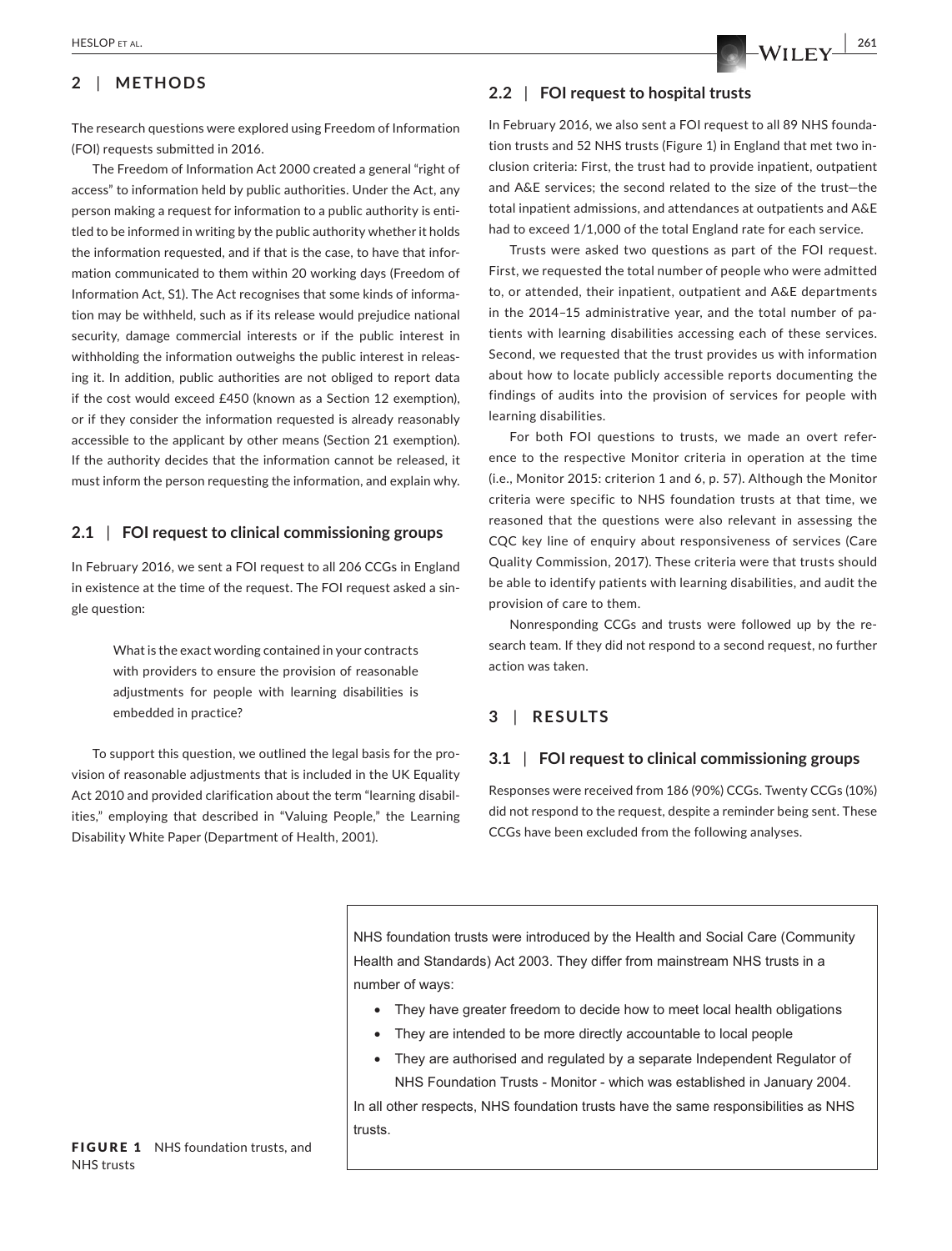**262 |1** *M* **II FV**  $\sim$  *C P ESLOP ET AL.* 

Of the 186 CCGs that did respond to the FOI request, the majority (88%; *n* = 163) referenced, or provided an extract from, SC13 of the 2015/16 NHS Standard Contract (NHS England, 2016) which relates to equity of access, equality and nondiscrimination. This states the following:

> 13.1 The Parties must not discriminate between or against service users, carers or legal guardians on the grounds of age, disability, marriage or civil partnership, pregnancy or maternity, race, religion or belief, sex, sexual orientation, gender reassignment, or any other non-medical characteristics,<sup>5</sup> except as permitted by the Law.

> 13.2 The Provider must provide appropriate assistance and make reasonable adjustments for service users, carers and legal guardians who do not speak, read or write English or who have communication difficulties (including hearing, oral or learning impairments). The Provider must carry out an annual audit of its compliance with this obligation and must demonstrate at review meetings the extent to which service improvements have been made as a result. (NHS England 2016, S13).

The remaining 23 CCGs provided examples of alternative contracts with providers. For example, several CCGs reported that contracts for specific services such as Community Learning Disability Teams included the requirement to

> support generic health care providers to make reasonable adjustments to ensure good health outcomes for people who have learning disabilities

or to

support mainstream community services and primary care to undertake reasonable adjustments in order to support effective treatment.

Other areas reported contractual requirements across a range of providers, for example one CCG reported that their contracts included the requirement to

> foster a culture in which everyone understands reasonable adjustments and how they can help everyone when applied in a timely and appropriate manner

another required providers to "apply reasonable adjustments for all disabilities and impairments and across all functions*".*

Eight CCGs provided evidence about how they ensured reasonable adjustments were embedded in practice through their contracts with providers. Most of these specified audit and quality assurance checks as a way of ensuring the provision of reasonable adjustments: for example, one CCG required providers to "carry out an annual audit," and another required that a *"*quarterly audit [is] undertaken in a minimum of five community services to ensure adherence to protocol and to provide evidence on an annual basis." In their response to the FOI request, one CCG commented as follows:

> It is more likely that commissioner quality teams will pick up issues via site visits and feedback via Clinical Quality Review Groups, the result of which could be that issues are addressed via the performance management clauses in the contract.

#### **3.2** | **FOI request to hospital trusts**

Eighty-five of the 89 NHS foundation trusts (96%) and 47 of the 52 NHS trusts (90%) provided a response to the FOI request. The remaining trusts provided no information at all (three NHS foundation trusts and five NHS trusts); these trusts have been excluded from the following analyses.

Table 3 shows the number and proportion of NHS foundation and NHS trusts that provided data about patients with learning disabilities in inpatient, outpatient or A&E departments in the specified time period.

As Table 3 shows, most trusts (87% of NHS foundation trusts and 81% of NHS trusts) provided information about the number of inpatients with learning disabilities. Fewer were able to provide data about people with learning disabilities using outpatients (68% of NHS foundation trusts and 53% of NHS trusts), or A&E (67% of NHS foundation trusts and 66% of NHS trusts), but overall, 60% of NHS foundation trusts and 53% of NHS trusts were able to provide data about all three services.

However, there was a substantial minority of trusts that were unable to provide the requested data about people with learning disabilities. Several specified a Section 12 exemption on the grounds of cost, most commonly because "the information you require is not routinely monitored or recorded on our system" (NHS Foundation trust) or "Regrettably we are not able to identify patients with learning disabilities through our datasets*"* (NHS trust). Similarly, trusts that were unable to provide the data requested most commonly reported that they "do not have a way to identify patients with learning disabilities*"* (NHS Foundation trust) or that the trust "does not actively flag patients with learning disabilities" (NHS trust).

It is doubtful whether the data provided by some trusts are accurate, for example one NHS Foundation trust reported that just 12 patients with learning disabilities accessed inpatient, outpatient and A&E services over the course of a year, and another noted that the data were captured via a risk flag or alert recorded in the patient's notes, so it "cannot be relied upon to be accurate.*"* In addition, many trusts provided the number of attendances or episodes of care by

 $5$ The Equality Act 2010 covers the same groups that were protected by previous equality legislation—age, disability, gender reassignment, race, religion or belief, sex, sexual orientation, marriage and civil partnership and pregnancy and maternity. These are now called "protected characteristics.".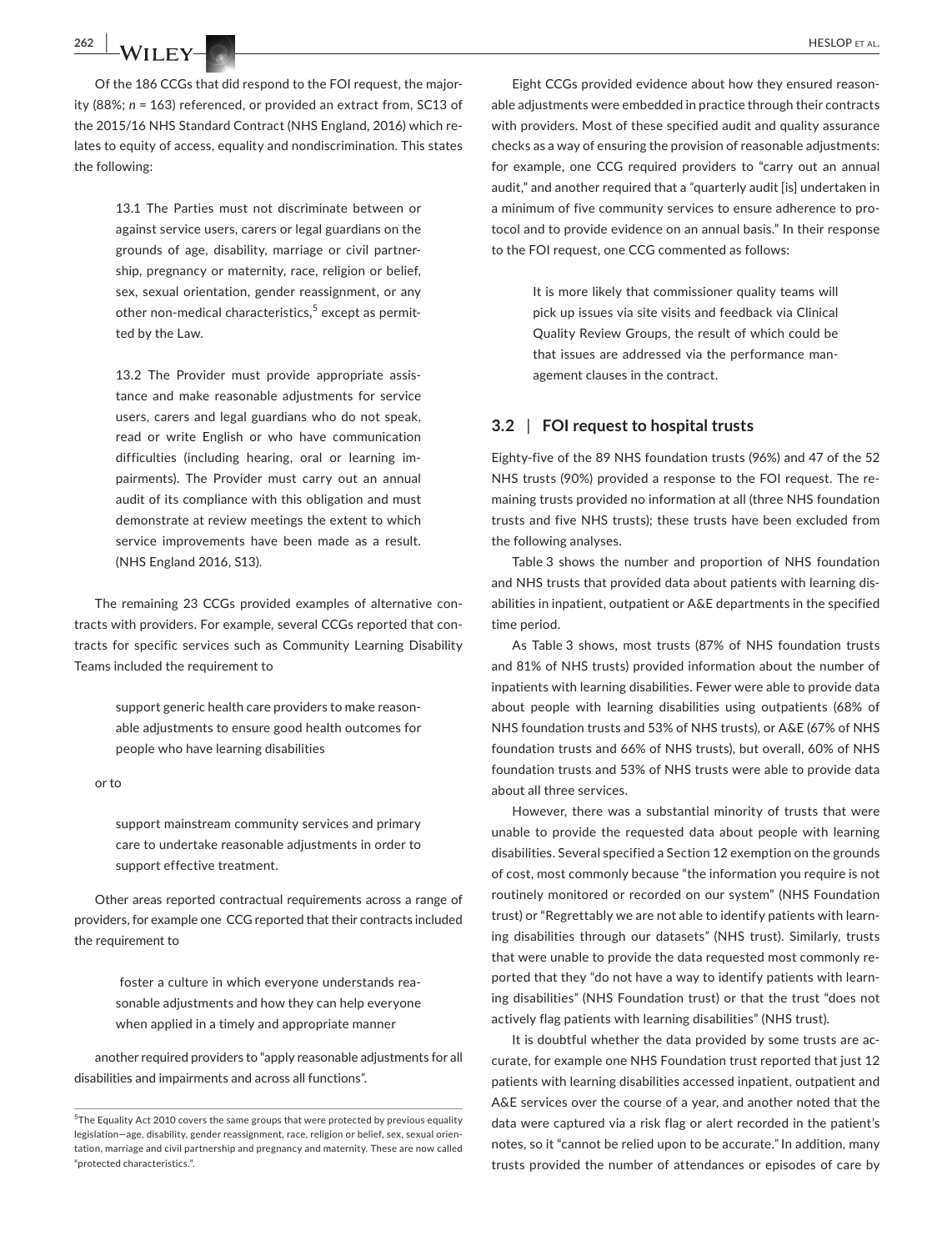| <b>TABLE 3</b> NHS foundation and NHS<br>trusts response to FOI request about<br>number of patients with learning<br>disabilities in inpatient, outpatient or A&E<br>departments in the specified time period | <b>NHS</b> foundation trusts                                  | Inpatient      |                  | Outpatient   | <b>Accident and</b><br>emergency |                | All three<br>settings |                |          |
|---------------------------------------------------------------------------------------------------------------------------------------------------------------------------------------------------------------|---------------------------------------------------------------|----------------|------------------|--------------|----------------------------------|----------------|-----------------------|----------------|----------|
|                                                                                                                                                                                                               | $(n = 85)$                                                    | $\mathsf{n}$   | $%$ <sup>a</sup> | $\mathsf{n}$ | $%$ <sup>a</sup>                 | $\mathsf{n}$   | $%$ <sup>a</sup>      | $\mathsf{n}$   | $% ^{b}$ |
|                                                                                                                                                                                                               | Provided data about<br>patients with learning<br>disabilities | 74             | 87%              | 58           | 68%                              | 57             | 67%                   | 51             | 60%      |
|                                                                                                                                                                                                               | Did not provide data<br>requested                             | 6              | 7%               | 18           | 21%                              | 21             | 25%                   | 5              | 6%       |
|                                                                                                                                                                                                               | Section 12 exemption                                          | 5              | 6%               | 9            | 11%                              | $\overline{7}$ | 8%                    | $\overline{4}$ | 5%       |
|                                                                                                                                                                                                               | NHS Trusts ( $n = 47$ )                                       |                |                  |              |                                  |                |                       |                |          |
|                                                                                                                                                                                                               | Provided data about<br>patients with learning<br>disabilities | 38             | 81%              | 25           | 53%                              | 31             | 66%                   | 25             | 53%      |
|                                                                                                                                                                                                               | Did not provide data<br>requested                             | $\overline{7}$ | 15%              | 19           | 40%                              | 14             | 30%                   | $\overline{7}$ | 15%      |
|                                                                                                                                                                                                               | Section 12 exemption                                          | 2              | 4%               | 3            | 6%                               | $\overline{2}$ | 4%                    | $\overline{2}$ | 4%       |
|                                                                                                                                                                                                               | Total (NHS foundation and NHS trusts; $n = 132$ )             |                |                  |              |                                  |                |                       |                |          |
|                                                                                                                                                                                                               | Provided data about<br>patients with learning<br>disabilities | 112            | 85%              | 83           | 63%                              | 88             | 67%                   | 76             | 58%      |
|                                                                                                                                                                                                               | Did not provide data<br>requested                             | 13             | 10%              | 37           | 28%                              | 35             | 27%                   | 13             | 10%      |
|                                                                                                                                                                                                               | Section 12 exemption                                          | 7              | 5%               | 12           | 9%                               | 9              | 7%                    | 5              | 4%       |

Note. <sup>a</sup>May not total 100% due to rounding. <sup>b</sup>Does not total 100% as data is for all three settings.

**NHS trust (***n* **= 44)**

*n* **%<sup>a</sup>** *n* **%<sup>a</sup>** *n* **%<sup>a</sup>**

24 30% 8 18% 32 26%

17 21% 12 27% 29 23%

40 49% 24 55% 64 51%

**NHS foundation and NHS trusts (***n* **= 125)**

**NHS foundation trust (***n* **= 81)**

|                                      | <b>TABLE 4</b> The availability of audit |  |  |  |  |  |  |
|--------------------------------------|------------------------------------------|--|--|--|--|--|--|
| information by trusts in relation to |                                          |  |  |  |  |  |  |
|                                      | services for people with learning        |  |  |  |  |  |  |
| disabilities                         |                                          |  |  |  |  |  |  |
|                                      |                                          |  |  |  |  |  |  |

| Note. <sup>a</sup> May not total 100% due to rounding. |  |
|--------------------------------------------------------|--|

**Availability of audit information**

material

reports

Trust provided sufficient information to allow us to locate relevant audit

Trust provided insufficient information to allow us to locate relevant audit reports

Trust reported that they did not undertake or publish relevant audit

people with learning disabilities, rather than the number of people with learning disabilities accessing care.

Eighty-one of the 85 NHS foundation trusts and 44 of the 47 NHS trusts provided some information in response to the second part of our FOI request about where we could find publicly accessible reports documenting the findings of audits into the provision of services for people with learning disabilities. Table 4 shows the availability of audit information by trusts in relation to services for people with learning disabilities.

As Table 4 shows, 30% of NHS foundation trusts and 18% of NHS trusts provided sufficient information to allow publicly accessible relevant audit information to be located and viewed. These trusts generally provided a direct link to Board Papers, Quality Accounts reports, Equality information reports, patient experience reports or specific learning disability reports that were available on their website; some trusts provided more general web links, sufficient to allow relevant audit reports to be located after searching. We did not assess the quality of audit reports relating to services for people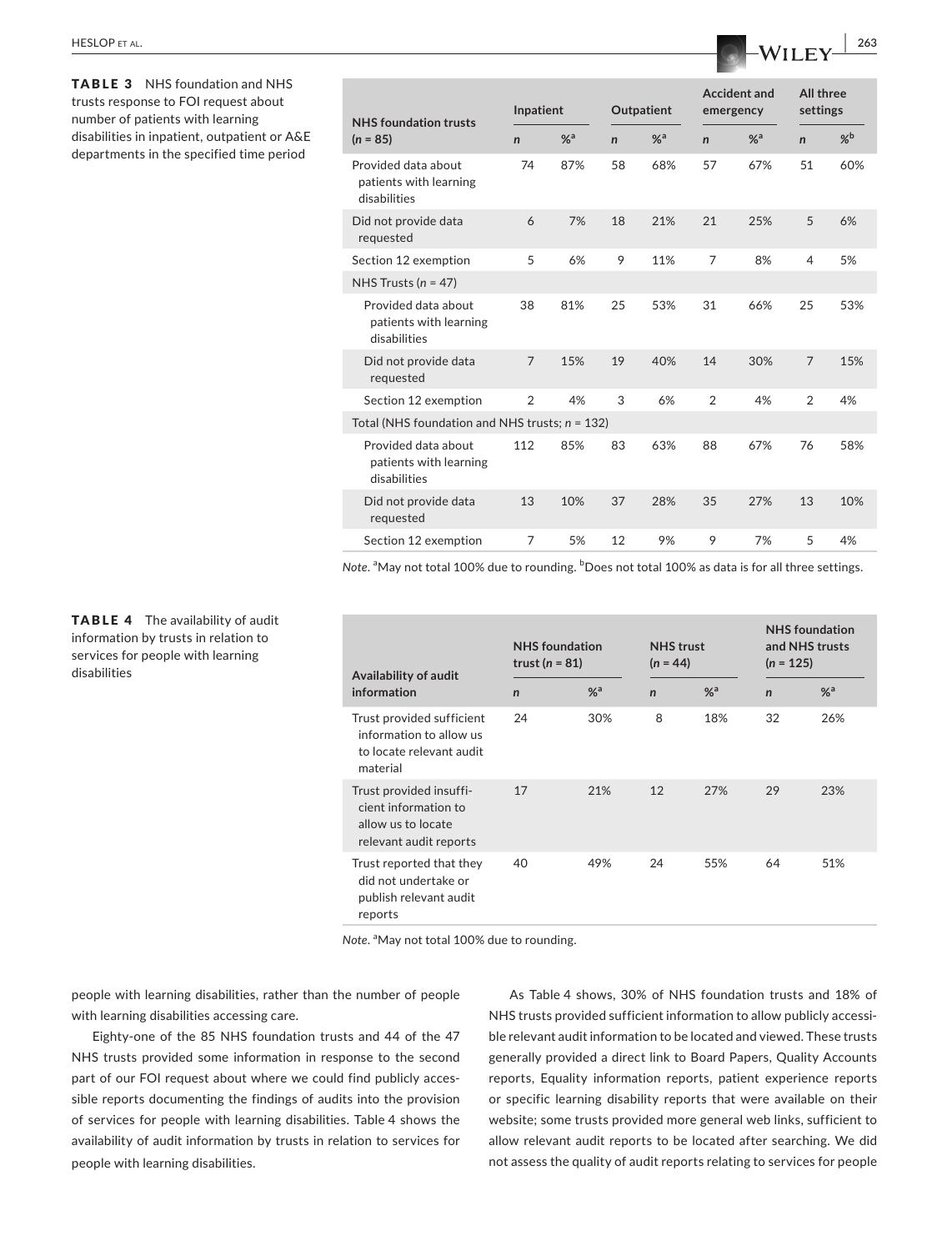**264 WILEY-OF EXAMPLE 200** 

with learning disabilities, merely whether relevant audit information was publicly available. However, six of the 24 (25%) NHS foundation trusts and four of the eight (50%) NHS trusts that provided audit data were unable to also provide the number of people with learning disabilities accessing inpatient, outpatient and A&E services.

Approximately a quarter of trusts (21% of NHS foundation trusts and 27% of NHS trusts) did not provide sufficient information to allow publicly accessible relevant audit information to be located and viewed. This included trusts that provided a specific link to documentation that was irrelevant to the FOI request, such as safeguarding reports that did not clearly include reference audit information about services for people with learning disabilities, or trust web pages about services for people with learning disabilities that gave no indication about any audit or evaluations of services.

Approximately a half of trusts (49% of NHS foundation trusts and 54% of NHS trusts) explicitly stated that they did not undertake audits of learning disability services or did not make any such reports publicly accessible. Most commonly, trusts simply stated "The trust has not undertaken any specific audits for patients with learning disabilities" (NHS Foundation trust), "The trust has not published any audits or reports*"* (NHS Foundation trust) or "The trust does not have this information*"* (NHS Foundation trust). A few trusts identified current work in this area, for example one NHS Foundation trust wrote

> We are currently undertaking a series of audits on our care for patients flagged with learning disabilities as part of a CQUIN<sup>6</sup>

> agreed with our local CCG. It would be our intention to publish the results of those audits at the end of the year

and another NHS Foundation trust noted as follows:

We are in discussion with the trust's audit team, carrying out a joint audit with the community health trust around practices and care delivery and patient carer satisfaction, for patients with a learning disability who use the acute services.

#### **4** | **DISCUSSION**

The aim of this study was to explore key aspects of the provision of healthcare-related reasonable adjustments for people with learning disabilities, specifically in relation to contract requirements on providers, and the extent to which hospitals identify and make reasonable adjustments for people with learning disabilities. The information was obtained through FOI requests to CCGs and hospital trusts in England.

We found that all CCGs that responded to our FOI request required the provision of reasonable adjustments for disabled people in their contracts with providers, most commonly through the use of the NHS Standard Contract (see NHS England, 2016). Only eight CCGs provided evidence about how they ensured reasonable adjustments were embedded in practice through their contracts with providers. The majority of hospital trusts that responded to our FOI request provided information about the number of inpatients with learning disabilities, but fewer were able to provide data about people with learning disabilities using outpatients or A&E, and only 60% of NHS foundation trusts and 50% of NHS trusts were able to provide data about all three services. Fewer than a third of trusts provided sufficient information to allow publicly accessible relevant audit information to be located and viewed; approximately a half of trusts explicitly stated that they did not undertake audits of learning disability services or did not make any such reports publicly accessible.

There are a number of potential limitations of the study which need to be acknowledged. Twenty CCGs, four NHS foundation trusts and five NHS trusts did not respond to the FOI request, despite this being a legal requirement. It may have been that the FOI request was misdirected, although all public authorities are required to explain how they deal with requests for information under the Freedom of Information Act and provide contact details to make it easier for applicants to submit requests or seek assistance (Freedom of Information Act 2000, S.45). Several trusts gave a Section 12 exemption, indicating that the information was not routinely available and would be too expensive to provide, and a notable minority were unable to provide the information requested, particularly the number of patients with learning disabilities attending outpatients or A&E. Verification of the accuracy of the data was not undertaken, but some entries were reported to be of doubtful accuracy, or evidently appeared to be so. We did not assess the quality of audit reports relating to services for people with learning disabilities, merely whether relevant audit information was publicly available. However, that a trust was able to provide relevant audit information did not also necessarily mean that they could also provide the number of people with learning disabilities accessing inpatient, outpatient and A&E services.

The FOI requests were sent in early 2016, just before Monitor became a part of NHS Improvement. A subsequent report from the Equality and Human Rights Commission (2017) identified concerns in relation to disabled people in general in the United Kingdom, noting that the NHS and Public Health Outcomes Frameworks should enable disaggregation of outcome data by whether a person was disabled. They concluded that there are "very limited data" being collected about outcomes for disabled people, making it

> very difficult for the UK Government, Clinical Commissioning Groups and NHS trusts to assess the

<sup>&</sup>lt;sup>6</sup>CQUIN refers to Commissioning for Quality and Innovation (CQUIN) national goals. CQUINs were introduced in 2009 to make a proportion of healthcare providers' income conditional on demonstrating improvements in quality and innovation in specified areas of patient care.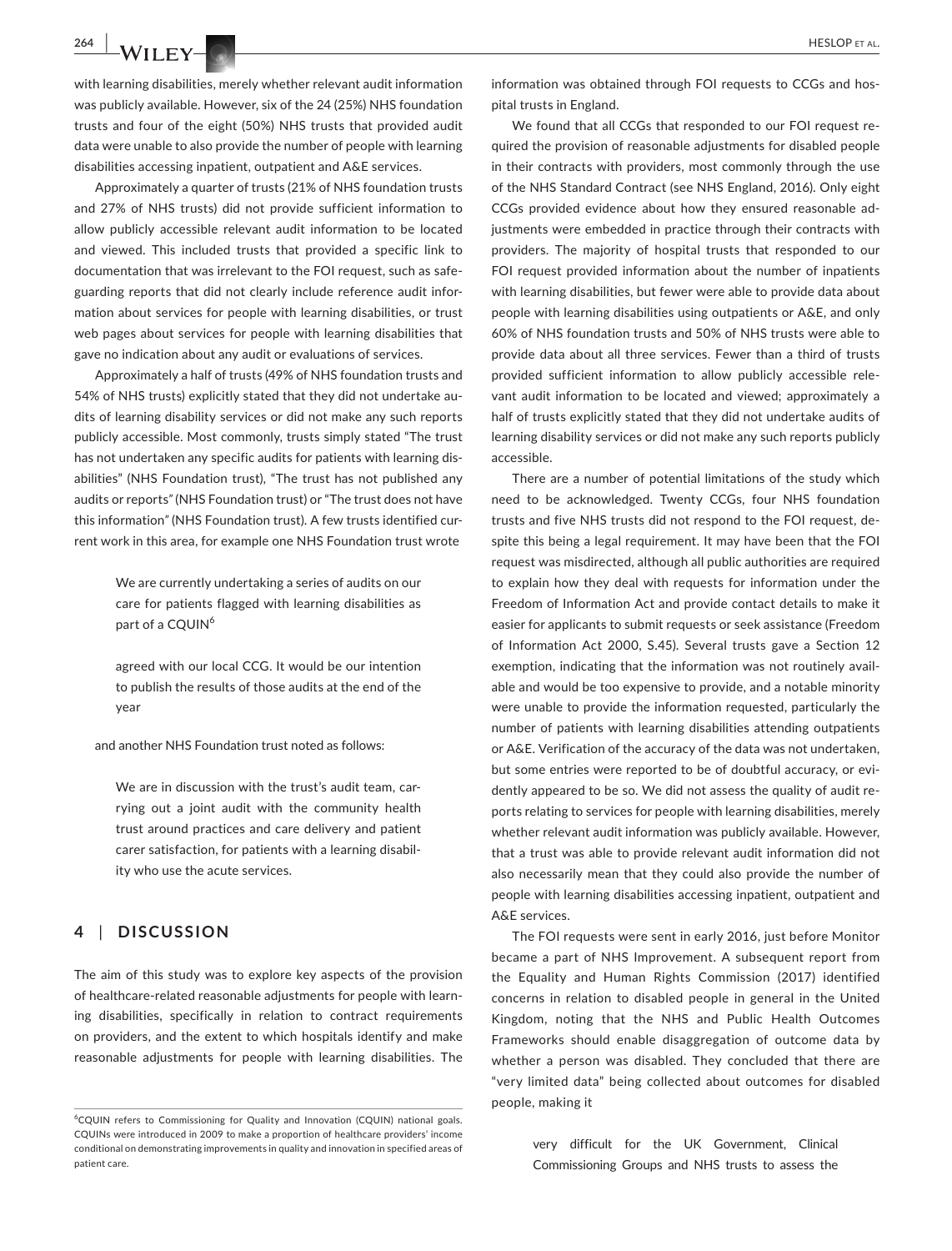extent of inequalities experienced by disabled people generally, and disabled people with specific impairments, in access to, experience of, and outcomes from NHS provision at both a national and a local level (p. 77).

The study does highlight a number of important points for consideration. All responding CCGs reported that they issued a contractual requirement for providers to ensure equal access to their services for disabled people, and to provide reasonable adjustments as required, but few actively assessed this and thus, presumably, would be unable to provide assurance about their compliance with the Equality Act 2010. This echoes the findings of Hatton et al. (2011) who reported that few trusts "provided robust evidence to support their statements" about their provision of reasonable adjustments for people with learning disabilities (p. 8). In addition, it appears that many trusts in our study were unable to identify people with learning disabilities as a separate subgroup, and as such would be unlikely to be able to identify and record which of these patients required reasonable adjustments and whether such provision was made. This extends Glover et al.'s (2016) study of Learning Disability Partnership Boards in England and suggests that Partnership Boards may not have known the number of people with learning disabilities who access hospital services because many trusts themselves do not collect this data.

The continuing gap between legislation and guidance and its practical application "on the ground" is of concern. Tuffrey-Wijne et al. (2014) proposed that the failure to identify this patient population may be due to several factors, including patient record systems not being integrated with those of other NHS services, including primary care; a lack of effective flagging systems within the hospitals; a lack of staff knowledge and skill in identifying that a person may have learning disabilities; and staff reluctance to record the presence of learning disabilities because of a fear of ascribing a "negative label" on people. Tuffrey-Wijne et al. (2013) noted that despite sometimes having "the right" (p. 9) policies in place, it was the response of individual staff members, the leadership and culture of the ward, and the resources available to staff that were more important in terms of whether reasonable adjustments were provided.

The House of Lords Select Committee review of the Equality Act in relation to disabled people identified a more fundamental failure and concluded that the provisions of the Act were "neither well-known nor well understood" (House of Lords, 2017, p. 62) by both service providers and disabled people. They called for the Equality and Human Rights Commission to prepare a specific Code of Practice on the provision of reasonable adjustments that could help service providers and disabled people to have a fuller understanding of what compliance to the Act entails. Without this, they warned, there remains the risk of service providers acting illegally because of ignorance of their obligations.

The Monitor Risk Assessment Framework is no longer in operation, and some initiatives are underway to address the apparent disparity between policy and practice. NHS Improvement is currently working with a range of stakeholders to develop a new framework of learning disability improvement standards for all trusts. Evidence of compliance against the standards will provide trusts with important assurances that they have the prerequisite infrastructure for improvement, as they continue to develop their services. Amongst the standards, one relates specifically to improving equity through reasonable adjustments. Specific improvement measures required to ensure NHS trusts are meeting this standard include an ability to provide transparent evidence of wide-ranging reasonable adjustments being made, to ensure equality of outcome. Also, trusts should have a mechanism in place to identify and "flag" patients eligible for reasonable adjustments, and record the reasonable adjustments they require, from the point of admission through to discharge; and to share this information with others involved in the person's care.

The Standards will be supplemented by an improvement toolkit which is also in development. This will use ratings from multiple informants (ranging from board members to people who use services), to determine a reliable consensus as to how well trusts are meeting the needs of people with learning disabilities, their families and carers; and to plan actions to deliver improvements.

The extent to which the English NHS Improvement provider standards will be delivered and the use of the associated toolkit is of interest. The expectation is that the standards will be used to determine the level and type of support that the trust receives from NHS Improvement. Those NHS trusts who are fully compliant with the standards would be given maximum autonomy, including fewer data and monitoring requirements and endorsement of their work; conversely, at the opposite end of the spectrum, those in "special measures," or where there are serious concerns about lack of compliance with the new standards, would be provided with more direct and tailored support to help stabilise and improve their performance.

In addition, NHS England and Mencap have recently undertaken focused work on encouraging people with learning disabilities to be included on their GP learning disability register (see: [https://www.](https://www.mencap.org.uk/advice-and-support/health/dont-miss-out) [mencap.org.uk/advice-and-support/health/dont-miss-out](https://www.mencap.org.uk/advice-and-support/health/dont-miss-out)). They have also been encouraging people to ask their GP practice for additional information about their need for reasonable adjustments to be added to their summary care record (SCR). The SCR is an electronic patient record containing up to date key information from the patient's GP record. NHS England has requested NHS Digital<sup>7</sup> investigate the delivery of a nationally available "flag" for patients, accessible by NHS staff directly involved in the care of the patient through the SCR. The "flag" would identify the following: If a patient has been identified by a care provider as being potentially eligible for reasonable adjustments as defined within the Equality Act 2010, and any reasonable adjustments to care that should be considered, when providing care for that patient (Mullaney & Jeeves, undated). While this may go some way to identifying people with learning disabilities who may need reasonable adjustments, the issue remains for hospitals about how they can be sure that such adjustments are being provided and their effectiveness evaluated.

 $<sup>7</sup>N$ HS Digital is the national information and technology agency that supports the health</sup> and social care system in England.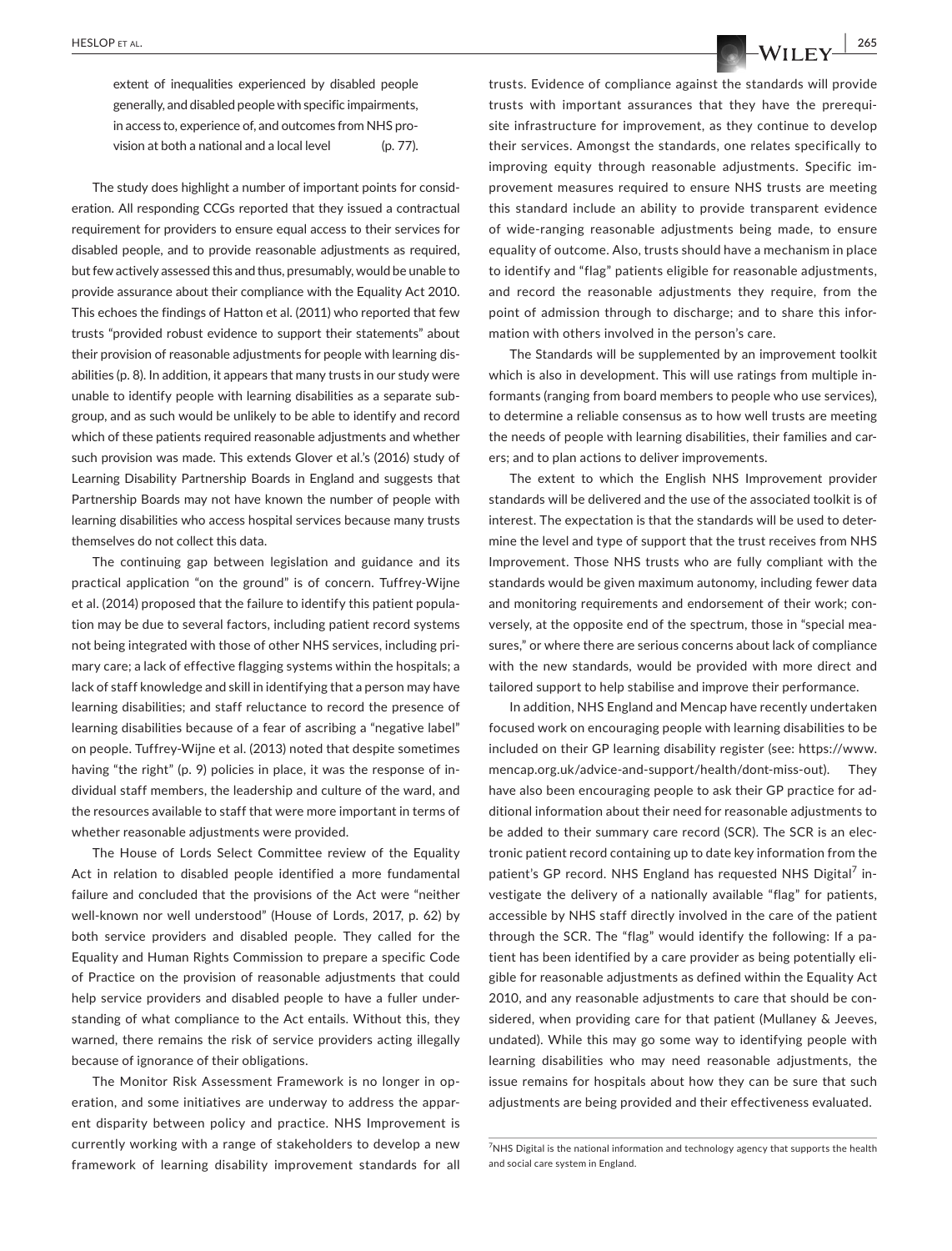**266 | WII FV-0** 

The focus of our study was whether CCGs and hospital trusts are aware of disabled people using their services, and whether they audit the provision of reasonable adjustments. We did not inquire about actual adjustments made because what may be reasonable in one set of circumstances may not be so in another. Factors which may be considered when assessing if an adjustment is reasonable or not include how practicable it is to make the adjustment, the financial and other costs involved and their impact of the service provider, and whether the adjustment will address the disadvantage faced by one or more disabled people. However, we know that many hospitals are developing innovative, creative and person-centred ways of delivering reasonable adjustments for people with learning disabilities. These have been evidenced at recent workshops run by the project known as "Getting Things Changed" at University of Bristol (see: <http://www.bristol.ac.uk/sps/gettingthingschanged/>). Nationally, Public Health England and the National Development team for Inclusion have a resource bank about making reasonable adjustments for people with learning disabilities which is archived at: [http://webarchive.nationalarchives.gov.uk/20160704153207/](http://webarchive.nationalarchives.gov.uk/20160704153207/https://www.improvinghealthandlives.org.uk/adjustments/.A) [https://www.improvinghealthandlives.org.uk/adjustments/.A](http://webarchive.nationalarchives.gov.uk/20160704153207/https://www.improvinghealthandlives.org.uk/adjustments/.A) more recent collection of guides about making reasonable adjustments for patients is at: [https://www.gov.uk/government/publications/](https://www.gov.uk/government/publications/reasonable-adjustments-for-people-with-learning-disabilities) [reasonable-adjustments-for-people-with-learning-disabilities](https://www.gov.uk/government/publications/reasonable-adjustments-for-people-with-learning-disabilities).

These can, and do, act as an incentive for practitioners to think about what may be possible, and to share how they responded to such needs. However, the findings of our FOI requests suggest that it is likely that CCGs and hospital trusts still have some way to go before they can be assured that they are meeting the requirements of the Equality Act 2010, and the Health and Social Care Act 2012, with regard to the provision of reasonable adjustments for people with learning disabilities.

#### **ACKNOWLEDGEMENTS**

Funding for this work has come from two sources: The FOI request to CCGs was funded by NHS England as part of an additional project of the national Learning Disabilities Mortality Review (LeDeR) programme. The FOI request to trusts was funded by the Economic and Social Research Council (ref: ES/M008339/1) as part of the project known as "Getting Things Changed" based at the University of Bristol. We would like to thank colleagues in NHS England and NHS Improvement who have provided helpful comments on earlier drafts of the manuscript.

#### **ORCID**

*Pauline Heslop* <http://orcid.org/0000-0002-8628-6868>

#### **REFERENCES**

Alborz, A., McNally, R., & Glendinning, C. (2005). Access to health care for people with learning disabilities in the UK: Mapping the issues and reviewing the evidence. *Journal of Health Services Research*  *& Policy*, *10*(3), 173–182. [https://doi.org/10.1258/13558190543](https://doi.org/10.1258/1355819054338997) [38997](https://doi.org/10.1258/1355819054338997)

- Ali, A., Scior, K., Ratti, V., Strydom, A., King, M., & Hassiotis, A. (2013). Discrimination and other barriers to accessing health care: Perspectives of patients with mild and moderate intellectual disability and their carers. *PLoS ONE*, *8*(8), [https://doi.org/10.1371/journal.](https://doi.org/10.1371/journal.pone.0070855) [pone.0070855](https://doi.org/10.1371/journal.pone.0070855)
- Baines, S., & Hatton, C. (2018). CQC inspection reports for acute NHS trusts: Are there relationships between the comments in inspection reports regarding people with learning disabilities and CQC hospital/ trust ratings? *Tizard Learning Disability Review*, *23*(1), 56–62. [https://](https://doi.org/10.1108/TLDR-10-2017-0039) [doi.org/10.1108/TLDR-10-2017-0039](https://doi.org/10.1108/TLDR-10-2017-0039)
- Care Quality Commission (2017). *The state of health care and adult social care in England 2016/17*. Retrieved from [https://www.cqc.org.uk/](https://www.cqc.org.uk/sites/default/files/20171123_stateofcare1617_report.pdf) [sites/default/files/20171123\\_stateofcare1617\\_report.pdf](https://www.cqc.org.uk/sites/default/files/20171123_stateofcare1617_report.pdf)
- Department of Health (2001). *Valuing people: A new strategy for learning disability for the 21st Century*. London, UK: Department of Health.
- Department of Health (2014). *Premature deaths of people with learning disabilities: Progress update*. Retrieved from [https://www.gov.uk/gov](https://www.gov.uk/government/uploads/system/uploads/attachment_data/file/356229/PUBLISH_42715_2902809_Progress_Report_Accessible_v04.pdf)[ernment/uploads/system/uploads/attachment\\_data/file/356229/](https://www.gov.uk/government/uploads/system/uploads/attachment_data/file/356229/PUBLISH_42715_2902809_Progress_Report_Accessible_v04.pdf) [PUBLISH\\_42715\\_2902809\\_Progress\\_Report\\_Accessible\\_v04.pdf](https://www.gov.uk/government/uploads/system/uploads/attachment_data/file/356229/PUBLISH_42715_2902809_Progress_Report_Accessible_v04.pdf)
- Dinsmore, A. P. (2012). A small-scale investigation of hospital experiences among people with a learning disability on Merseyside: Speaking with patients and their carers. *British Journal of Learning Disabilities*, *40*(3), 201–212.<https://doi.org/10.1111/j.1468-3156.2011.00694.x>
- Disability Rights Commission (2006). *Equal treatment: Closing the gap. A formal investigation into the physical health inequalities experienced by people with learning disabilities and/or mental health problems*. London, UK: Disability Rights Commission.
- Equality Act (2010). The Stationery Office, London, UK.
- Equality and Human Rights Commission (2017). *Being disabled in Britain*. Retrieved from [https://www.equalityhumanrights.com/sites/de](https://www.equalityhumanrights.com/sites/default/files/being-disabled-in-britain.pdf)[fault/files/being-disabled-in-britain.pdf](https://www.equalityhumanrights.com/sites/default/files/being-disabled-in-britain.pdf)
- Freedom of Information Act (2000). The Stationery Office, London, UK.
- Glover, G., Fox, S., & Hatton, C. (2016). General hospital care for people with intellectual disabilities. *Tizard Learning Disability Review*, *21*(1), 43–49. <https://doi.org/10.1108/TLDR-10-2015-0040>
- Hatton, C., Roberts, H., & Baines, S. (2011). *Reasonable adjustments for people with learning disabilities in England: A national survey of NHS Trusts*. Lancaster, UK: Improving Health and Lives Learning Disabilities Observatory.
- Health and Social Care Act (2012). The Stationery Office, London, UK.
- Heslop, P., Blair, P., Fleming, P., Hoghton, M., Marriott, A., & Russ, L. (2013). *The Confidential Inquiry into premature deaths of people with learning disabilities (CIPOLD) Final report, Executive Summary, Easy read report, and Easy read summary report*. University of Bristol, Bristol, UK.
- Heslop, P., Blair, P., Fleming, P., Hoghton, M., Marriott, A., & Russ, L. (2014). The Confidential inquiry into premature deaths of people with intellectual disabilities in the UK: a population-based study. *The Lancet.*, *383*, 9920. p889–895.
- House of Lords Select Committee on the Equality Act 2010 and Disability (2017). *Report of Session 2015–16. The Equality Act 2010: The impact on disabled people*. The Stationery Office, London, UK.
- Mencap (2007). *Death by indifference*. London, UK: Mencap.
- Michael, J. (2008). *Healthcare for all: Report of the independent inquiry into access to healthcare for people with intellectual disabilities*. London, UK: Department of Health.
- Monitor (2015). *Risk assessment framework*. Retrieved from [www.](http://www.gov.uk/government/uploads/system/uploads/attachment_data/file/455893/RAF_revised_25_August.pdf) [gov.uk/government/uploads/system/uploads/attachment\\_data/](http://www.gov.uk/government/uploads/system/uploads/attachment_data/file/455893/RAF_revised_25_August.pdf) [file/455893/RAF\\_revised\\_25\\_August.pdf](http://www.gov.uk/government/uploads/system/uploads/attachment_data/file/455893/RAF_revised_25_August.pdf)
- Mullaney, E., & Jeeves, R. (undated). *Sharing information to improve your care*. Retrieved from [https://www.ndti.org.uk/uploads/files/](https://www.ndti.org.uk/uploads/files/Sharing_information_to_improve_your_care_v0.35.pdf) [Sharing\\_information\\_to\\_improve\\_your\\_care\\_v0.35.pdf](https://www.ndti.org.uk/uploads/files/Sharing_information_to_improve_your_care_v0.35.pdf)
- NHS England (2016). *2016/17 NHS standard contract*. Retrieved from <https://www.england.nhs.uk/nhs-standard-contract/16-17/>